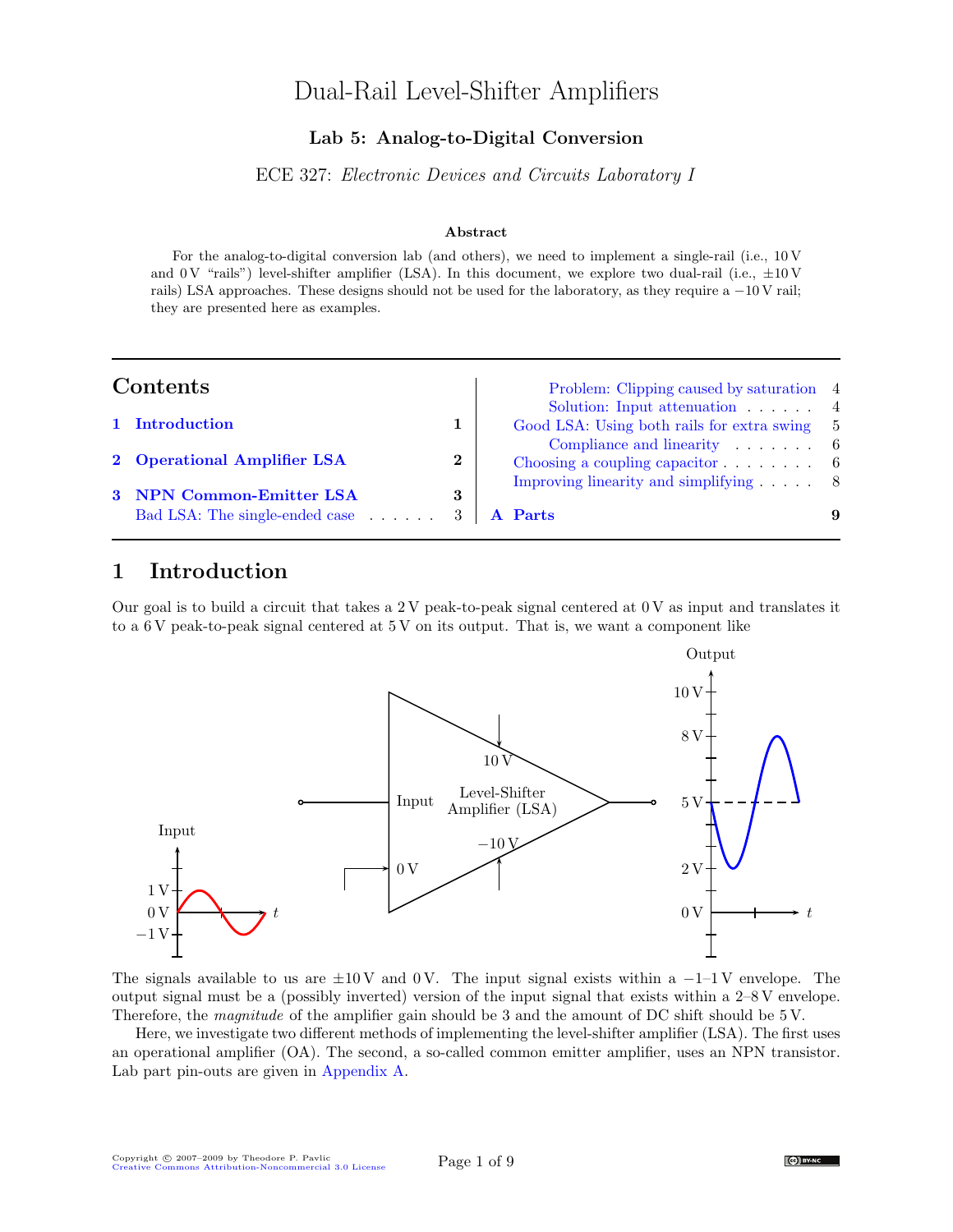## <span id="page-1-0"></span>2 Operational Amplifier LSA

Consider the OA configuration in Figure  $2.1<sup>1</sup>$  $2.1<sup>1</sup>$  $2.1<sup>1</sup>$ .



<span id="page-1-1"></span>Figure 2.1: Level-shifter amplifier implemented with operational amplifier.

This configuration is nearly identical to an inverting amplifier, but the non-inverting input, which usually has a copy of the ground reference, has been shifted up toward 10 V through a resistive divider. So the (AC) gain of this circuit is still  $-R_2/R_1$ , but there will be some DC offset set by the values of all four resistors.

The potential at the non-inverting input,  $v_{+}$ , is given by

$$
v_{+} = (10 \,\text{V}) \frac{R_3}{R_3 + R_4},
$$

and the output potential is given by

$$
v_{\text{out}} = v_{+} - (v_{\text{in}} - v_{+}) \frac{R_{2}}{R_{1}}
$$
  
=  $v_{+} - v_{\text{in}} \frac{R_{2}}{R_{1}} - v_{+} \frac{R_{2}}{R_{1}}$   
=  $v_{+} \left( 1 + \frac{R_{2}}{R_{1}} \right) - v_{\text{in}} \frac{R_{2}}{R_{1}}$   
=  $\underbrace{(10 \text{ V}) \frac{R_{3}}{R_{3} + R_{4}} \left( 1 + \frac{R_{2}}{R_{1}} \right)}_{\text{DC offset}} - v_{\text{in}} \frac{R_{2}}{R_{1}}$ .

We know that the gain magnitude should be 3, so

$$
\frac{R_2}{R_1} = 3\tag{2.1}
$$

as expected. Therefore,

$$
v_{\rm out} = (1+3)(10\,\text{V})\frac{R_3}{R_3+R_4} - 3v_{\rm in} = \underbrace{(40\,\text{V})\frac{R_3}{R_3+R_4}}_{\rm DC\ offset} - 3v_{\rm in}.
$$

We know that the DC offset should be 5 V, so

<span id="page-1-3"></span>
$$
\frac{R_3}{R_3 + R_4} = \frac{5}{40} = \frac{1}{8} = 0.125,\tag{2.2}
$$

so  $v_{+} = 1.25$  V. Consider implementing [Equation \(2.2\)](#page-1-3) with a potentiometer so that  $v_{+}$  can be tuned.

<span id="page-1-2"></span><sup>&</sup>lt;sup>1</sup>Ideally, the −10 V rail could be replaced with a 0 V reference to make this design single-ended. Unfortunately, our laboratory OAs will require a slightly negative lower rail.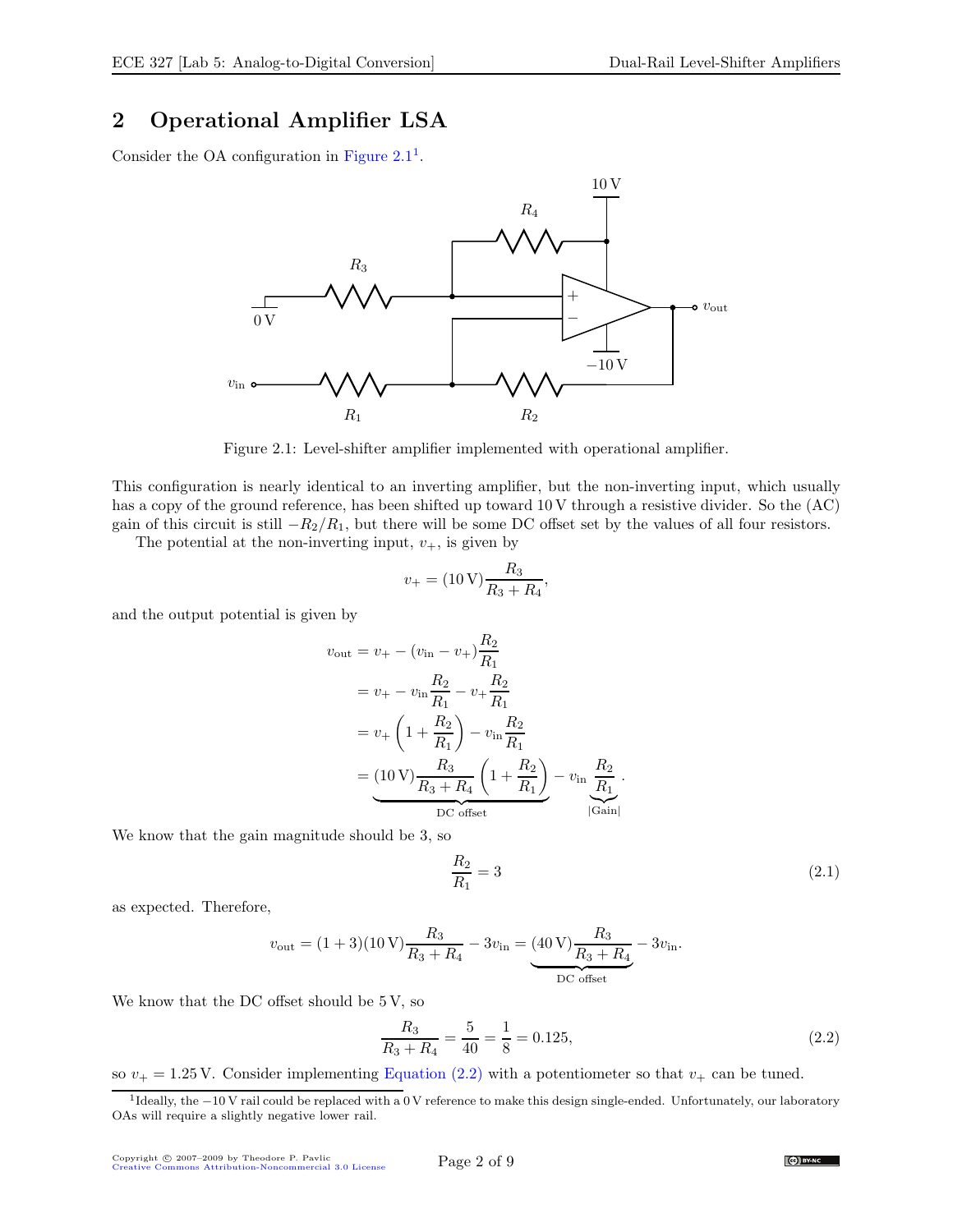## <span id="page-2-0"></span>3 NPN Common-Emitter LSA

Both NPN<sup>[2](#page-2-2)</sup> and PNP<sup>[3](#page-2-3)</sup> common-emitter amplifiers are LSAs by their nature. Here, we focus on the NPN case. However, the same approach could be applied to designing a PNP common-emitter LSA.

First, we introduce the design method using a *single-ended* LSA (i.e., power rails are  $10 \text{V}$  and  $0 \text{V}$ ). We will show that this approach fails to produce an adequate LSA for signals of interest to us. That is, our input signals have too large of a swing to be used with a single-ended LSA being powered by a single 10 V rail. To fix this problem, we could attenuate our input signals and increase our common emitter gain. Unfortunately, increasing amplifier gain also increases output noise. So we show how adding a  $-10$  V rail allows for additional input swing.

### <span id="page-2-1"></span>Bad LSA: The single-ended case

Consider [Figure 3.1.](#page-2-4) The input is the sum of a DC (i.e., average) part  $V_{\text{in}}$  and a purely AC (i.e., zero average)



<span id="page-2-4"></span>Figure 3.1: Level-shifter amplifier implemented with single-ended common-emitter NPN configuration.

part  $v_{\text{out}}$ . The capacitor C is meant to AC couple the signal to the base of the transistor. That is, it should be chosen so large that it is a short-circuit to all frequencies of interest. We give guidelines for choosing C later.

First, we pick the values of  $R_1$ ,  $R_2$ ,  $R_3$ , and  $R_4$  to give us a  $v_{\rm in}$  gain magnitude of 3 and DC offset of

 $2 \text{``Not}$  Pointing iN"

<span id="page-2-3"></span><span id="page-2-2"></span><sup>3</sup>"Points iN Proudly"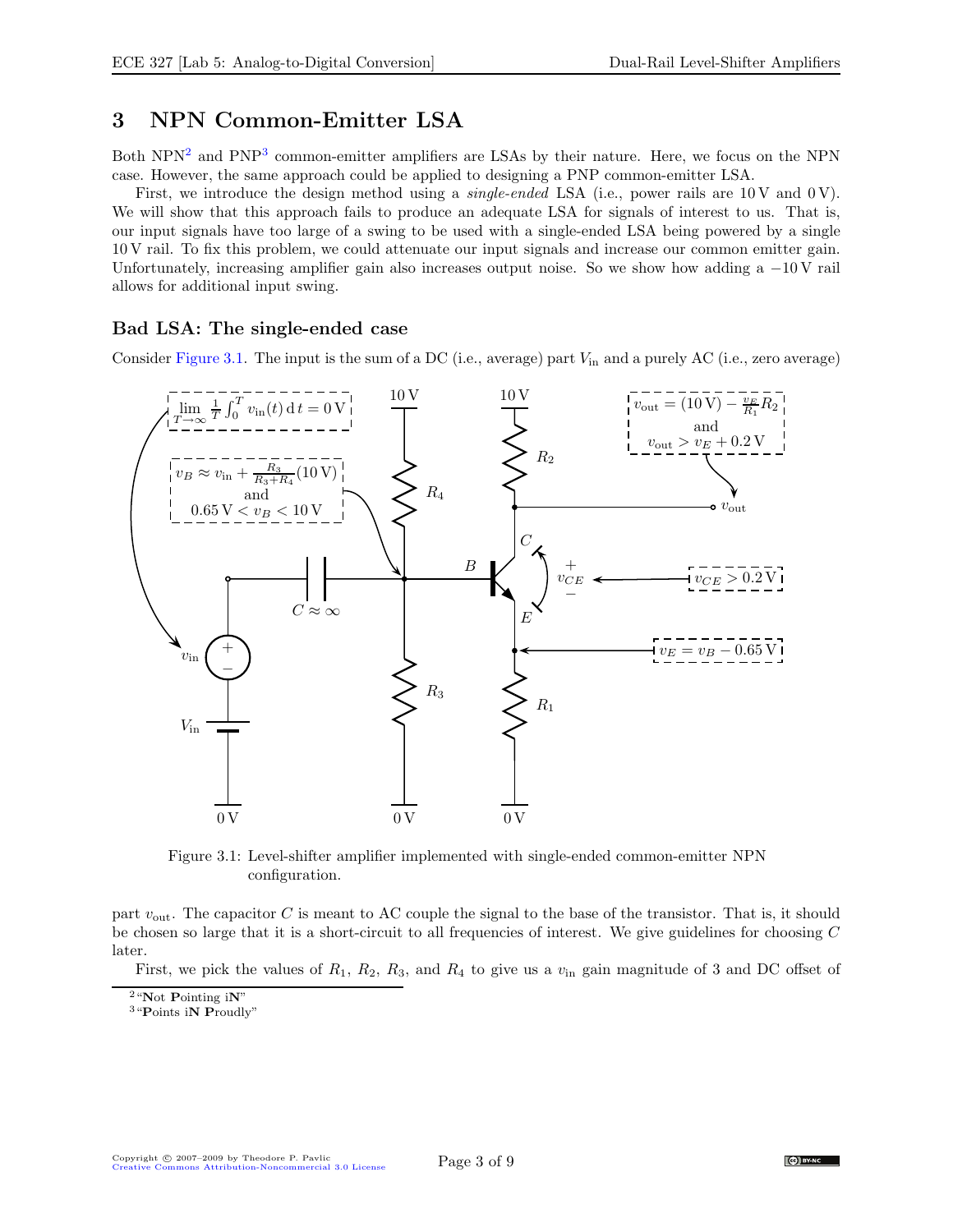5 V. The value of  $v_{\text{out}}$  is

$$
v_{\text{out}} = (10 \text{ V}) - (v_B - 0.65 \text{ V}) \frac{R_2}{R_1}
$$
  
= 
$$
\underbrace{(10 \text{ V}) + (0.65 \text{ V}) \frac{R_2}{R_1} - \frac{R_2}{R_1} \frac{R_3}{R_3 + R_4}}_{\text{DC offset}} (10 \text{ V}) - \underbrace{\frac{R_2}{R_1}}_{|\text{Gain}|} v_{\text{in}}.
$$

Because the gain magnitude should be set to 3,

 $R_{2}$  $R_1$  $= 3.$  (3.1)

Therefore,

$$
v_{\text{out}} = \underbrace{(11.95 \text{ V}) - \frac{R_3}{R_3 + R_4} (30 \text{ V}) - 3v_{\text{in}}}{\text{DC offset}}
$$

Because the DC offset should be 5 V,

<span id="page-3-2"></span>
$$
\frac{R_3}{R_3 + R_4} = \frac{6.95}{30} = \frac{139}{600} = 0.23166\cdots,
$$
\n(3.2)

so the transistor base sees a DC average of ∼2.316 V. You could implement [Equation \(3.2\)](#page-3-2) with a potentiometer so that ouptut offset could be tuned.

#### <span id="page-3-0"></span>Problem: Clipping caused by saturation

It is good practice to make sure that our input signal will not drive our LSA to distort the output. That is, we should make sure the LSA is in compliance at all times for all possible  $v_{\text{in}}$ .

From [Equation \(3.2\),](#page-3-2)

$$
v_B = v_{\text{in}} + \frac{69.5}{30} \text{ V} = v_{\text{in}} + 2.3166 \cdots \text{ V}.
$$

The input  $v_{\text{in}}$  ranges from  $-1$  V to 1 V, so

$$
1.3166\cdots V < v_B < 3.3166\cdots V.
$$

Because  $0.65 V < v_B < 10 V$  at all times, the transistor should always be biased on. Therefore, we should not expect any hard clipping. However, we must make sure the transistor never goes into saturation and distorts the output signal. That is, we must make sure  $v_{CE} > 0.2$  V at all times. The emitter potential  $v_E$ 

$$
0.66\cdots V < v_E < 2.66\cdots V,
$$

and, for the same range, the output  $v_{\text{out}}$ 

$$
8\,\mathrm{V} > v_{\mathrm{out}} > 2\,\mathrm{V}.
$$

Unfortunately, when the input rises to  $1 \text{V}$ , the emitter rises to  $2.66 \text{V}$  and the collector (i.e., the output) falls to 2 V. That is, the collector and emitter intersect. As  $v_{CE} > 0.2$  V to prevent saturation, the emitter and collector can never intersect. Therefore, the output will be distorted, and so this LSA should not be used.

#### <span id="page-3-1"></span>Solution: Input attenuation

Because the NPN transistor saturates, the LSA cannot be used in its present form. However, the input signal can be attenuated so that the emitter swing is less than 1.8 V. Of course, the  $R_2/R_1$  gain will need to increase by the same factor to maintain the 6 V output swing. For example, if the input to the common emitter amplifier has a 1 V swing and  $R_2/R_1 = 6$ , the output will have the desired characteristics.

Attenuating the input signal must be done with care. If a simple resistive divider is added before the coupling capacitor, the equivalent impedance looking into the capacitor must be large. Otherwise, a buffer (e.g., a voltage follower) must be used. Additionally, because the gain of the common emitter amplifier has been increased, a larger noise component will show up on the output. Thus, it may be impractical to implement the LSA this way.

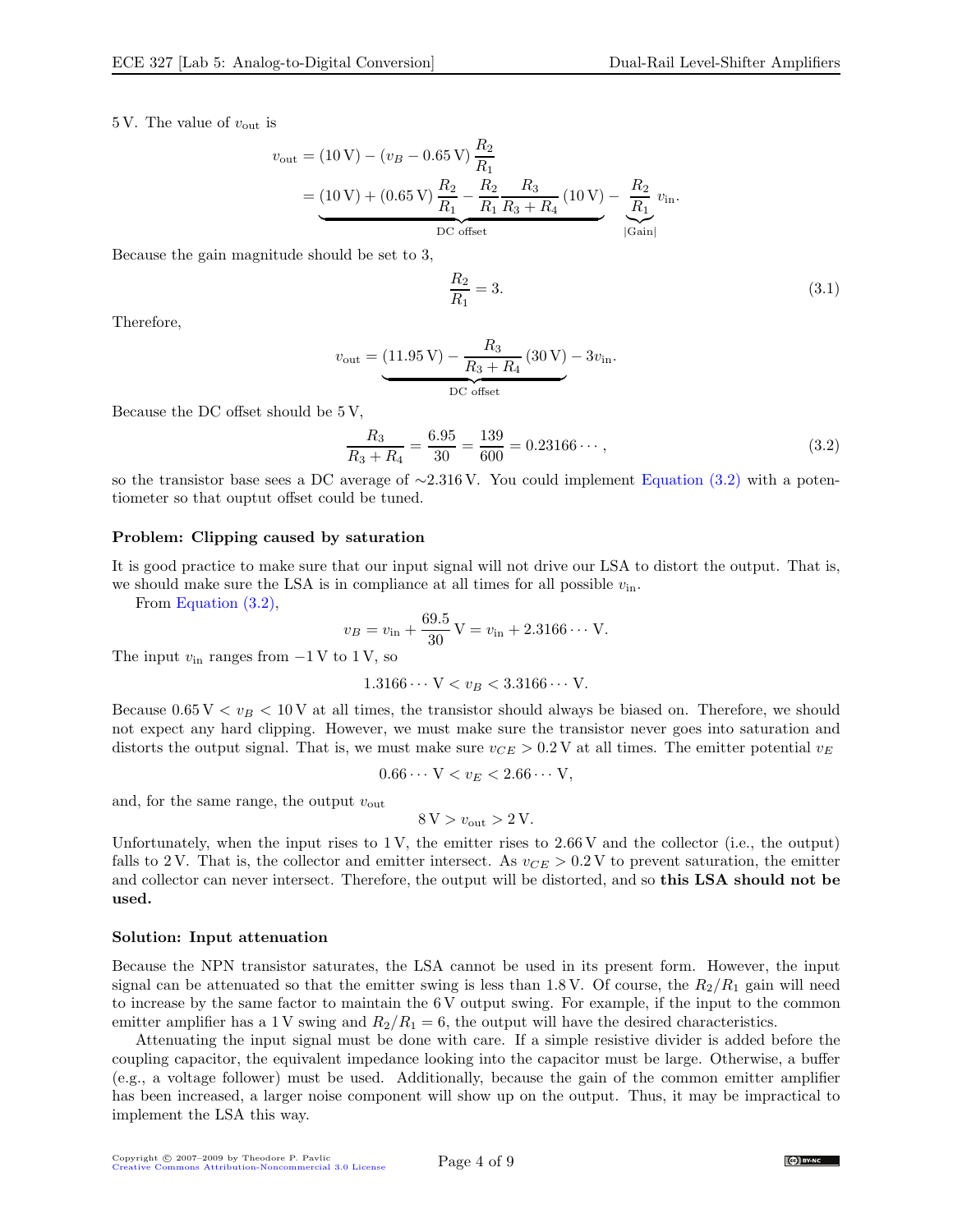### <span id="page-4-0"></span>Good LSA: Using both rails for extra swing

Consider [Figure 3.2,](#page-4-1) which is identical to [Figure 3.1](#page-2-4) except that 0 V is only used to reference the input (and output);  $-10V$  is used as a reference for the rest of the circuit.



<span id="page-4-1"></span>Figure 3.2: Level-shifter amplifier implemented with dual-rail common-emitter NPN configuration.

Using the −10 V rail this way changes very little. The most significant operational difference is that  $v_{CE}$  is much larger during operation. Transistors may be viewed as flexible resistors that stretch to displace other elements in a circuit. In this case,  $v_{CE}$  is holding the downward swinging output of the circuit away from the upward swinging input of the circuit. The NPN transistor we use in the lab, a [2N3904,](http://www.fairchildsemi.com/ds/2N/2N3904.pdf) has a  $v_{CE}$  breakdown of [4](#page-4-2)0 V, so we should safely be able to use this transistor in our application<sup>4</sup>.

Again, we need to pick the values of  $R_1$ ,  $R_2$ ,  $R_3$ , and  $R_4$  to give us  $v_{\text{in}}$  gain magnitude of 3 and DC offset of 5 V. The value of  $v_{\text{out}}$  is

$$
v_{\text{out}} = (10 \text{ V}) - (v_B - (0.65 \text{ V}) + (10 \text{ V})) \frac{R_2}{R_1}
$$
  
=  $(10 \text{ V}) - (v_{\text{in}} + \frac{R_3}{R_3 + R_4} (20 \text{ V}) - (10 \text{ V}) - (0.65 \text{ V}) + (10 \text{ V})) \frac{R_2}{R_1}$   
=  $(10 \text{ V}) + (0.65 \text{ V}) \frac{R_2}{R_1} - \frac{R_2}{R_1} \frac{R_3}{R_3 + R_4} (20 \text{ V}) - \frac{R_2}{R_1} v_{\text{in}}.$   
DC offset

Because the gain magnitude should be set to 3,

$$
\frac{R_2}{R_1} = 3.\t(3.3)
$$

<span id="page-4-2"></span><sup>4</sup>However, we will dissipate more power through the transistor, as expected by the power–distortion tradeoff. Additionally, thermal runaway may reduce the base-emitter drop required for excitation, and so our signal may drift toward saturation.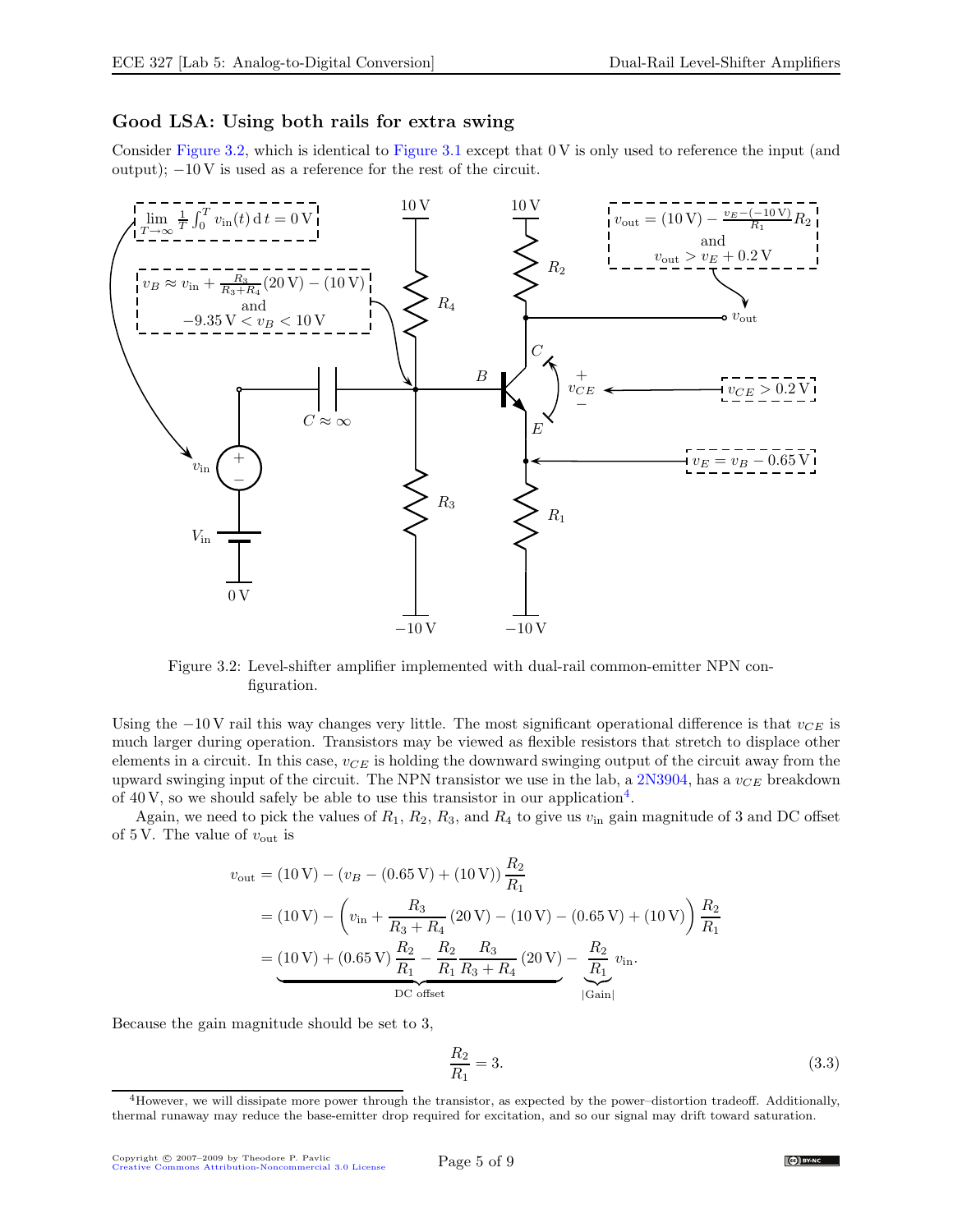Therefore,

$$
v_{\text{out}} = \underbrace{(11.95 \text{ V}) - \frac{R_3}{R_3 + R_4} (60 \text{ V}) - 3v_{\text{in}}} - \underbrace{11.95 \text{ V} - 3v_{\text{in}}}{\text{DC offset}}
$$

Because the DC offset should be 5 V,

<span id="page-5-2"></span>
$$
\frac{R_3}{R_3 + R_4} = \frac{6.95}{60} = \frac{139}{1200} = 0.115833\cdots
$$
 (3.4)

The divider in [Equation \(3.4\)](#page-5-2) yields half the the ratio of [Equation \(3.2\).](#page-3-2) The current through  $R_3$  has been doubled by using the  $-10V$  as a reference; however, for proper biasing, the drop across the  $R_3$  resistor has remained the same. Therefore,  $R_3$ 's contribution to the  $R_3-R_4$  divider has been halved. The base of the transistor sees a DC average of approximately −7.683 V, which is 2.317 V above the −10 V rail. You should consider implementing [Equation \(3.4\)](#page-5-2) with a potentiometer so that the output offset can be tuned.

#### <span id="page-5-0"></span>Compliance and linearity

It is good practice to make sure that our input signal will not drive our LSA to distort the output. That is, we should make sure the LSA is in compliance at all times for all possible  $v_{\text{in}}$ .

From [Equation \(3.4\),](#page-5-2)

$$
v_B = v_{\text{in}} + \left(\frac{130}{60} \text{ V}\right) - (10 \text{ V}) = v_{\text{in}} - 7.6833 \cdots \text{ V}.
$$

The input  $v_{\text{in}}$  ranges from  $-1$  V to 1 V, so

$$
-8.6833\dots V < v_B < -6.6833\dots V.
$$

Because  $-9.35$  V  $\lt v_B \lt 10$  V at all times, the transistor should always be biased on. Therefore, we should not expect any hard clipping. However, we must make sure the transistor never goes into saturation and distorts the output signal. That is, we must make sure  $v_{CE} > 0.2$  V at all times. For emitter potential  $v_E$ ,

$$
-9.33\cdots V < v_E < -7.33\cdots V,
$$

and, for the same range, the output  $v_{\text{out}}$  is such that

$$
8\,\mathrm{V} > v_{\mathrm{out}} > 2\,\mathrm{V}.
$$

When the input rises to 1 V, the emitter rises to  $-7.33 \cdots$  V and the collector (i.e., the output) falls to 2 V. Here, the emitter and collector are far away from the  $v_{CE}$  saturation limit of 0.2 V. Therefore, not only is this LSA adequate (i.e., it is always in compliance), but we should expect its performance to be very linear (i.e., the signal should have minimal distortion).

#### <span id="page-5-1"></span>Choosing a coupling capacitor

Next, we give some guidelines for choosing a sufficiently large  $C$ . Capacitor  $C$  and the parallel combination  $R_3\|R_4$  form an RC high-pass filter between the input and the transistor base. The filter has the transfer function

$$
\frac{R_3\|R_4}{\frac{1}{sC} + R_3\|R_4}, \quad \text{which is} \quad \frac{1}{\frac{1}{s(R_3\|R_4)C} + 1}.
$$

Let f be the half power (i.e.,  $-3$  dB) corner frequency of this filter. Then, the capacitance C is

$$
C = \frac{1}{2\pi f(R_3||R_4)},
$$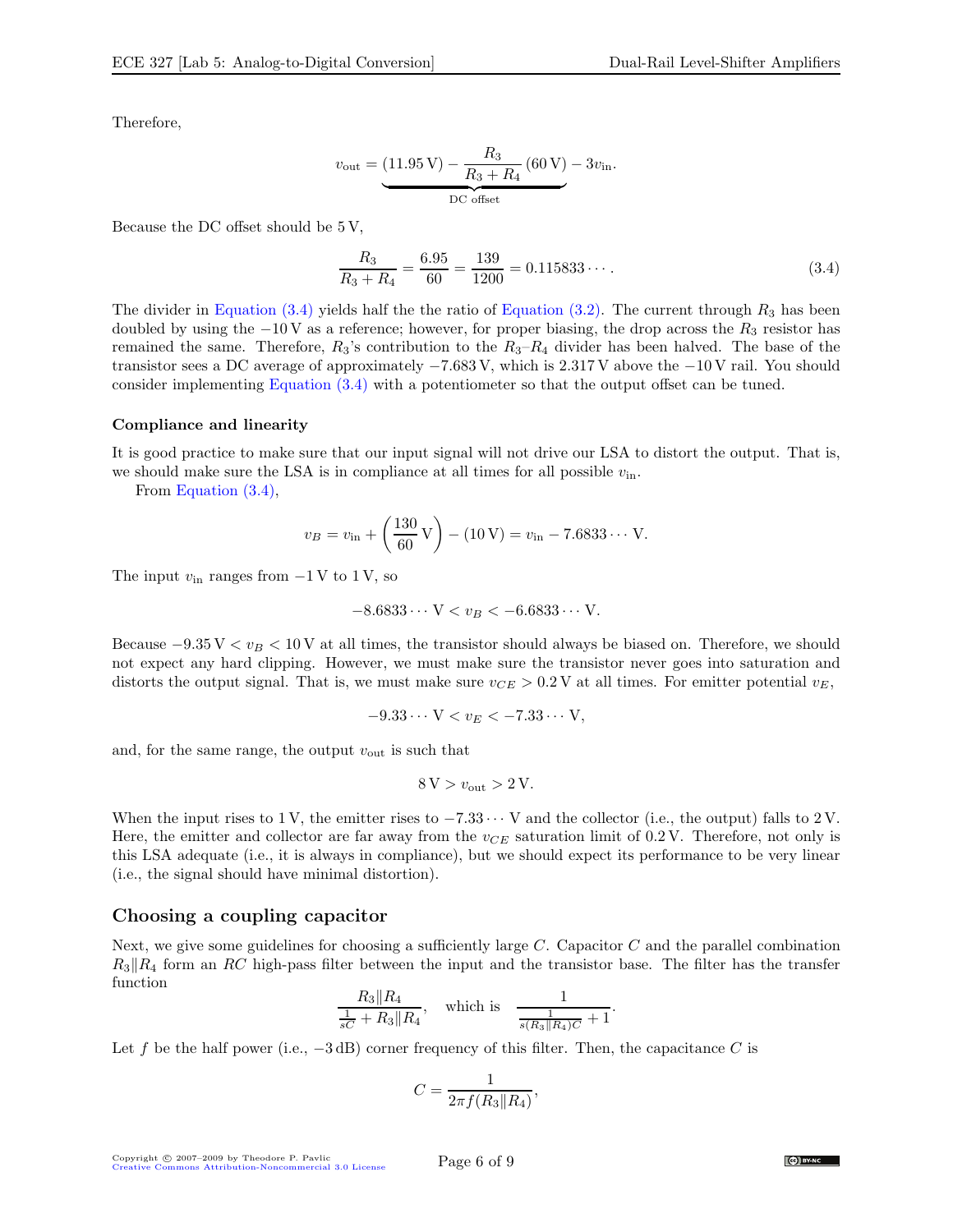and so

$$
R_4C = \frac{1}{2\pi f} \frac{1}{\frac{R_3}{R_3 + R_4}} = \frac{1}{\pi f} \frac{600}{139} \approx \frac{1.374}{f}.
$$

We would like f to be as low as possible. We could tune both  $R_4$  and C to be very large; however, it's better to keep  $R_3$  and  $R_4$  small (e.g.,  $R_3||R_4 \ll \beta R_1$ , where  $\beta \approx 100$ , so  $R_3$  and  $R_4$  might be in the neighborhood of  $1-10 \text{ k}\Omega$ ). Therefore, make C very large, so that

$$
C \ge \frac{1.374}{fR_4} = 69 \,\mu\text{F},\tag{3.5}
$$

where  $f \approx 20$  Hz, the lowest frequency most humans can hear<sup>[5](#page-6-0)</sup>, and  $R_4 \geq 1 \text{ k}\Omega^6$  $R_4 \geq 1 \text{ k}\Omega^6$ .

Capacitors of this high magnitude<sup>[7](#page-6-2)</sup> are usually polarized (e.g., tantalum or electrolytic capacitors). In a real design, capacitor dielectric is chosen to provide the least distortion for signals of interest. In our laboratory, only electrolytic capacitors are available. Make sure your polarity is set correctly. Otherwise, your capacitor may explode. Because  $V_{\text{in}} = 0$  V and the base DC bias point is negative, the input should connect to the *positive* end of the capacitor<sup>[8](#page-6-3)</sup>, as shown in [Figure 3.3](#page-6-4) and [Figure 3.4.](#page-6-5)



<span id="page-6-4"></span>Figure 3.3: Dual-rail common-emitter NPN LSA with component values shown.



<span id="page-6-5"></span>Figure 3.4: Chemical (e.g., electrolytic) capacitor symbol convention.

 $5$ Our input should never have frequencies this low, so this bound is ultra conservative.

<span id="page-6-0"></span> ${}^{6}A$  5 k $\Omega$  bound might be more realistic.

<span id="page-6-1"></span> ${}^{7}$ A much more practical lower bound is  $1 \mu$ F.

<span id="page-6-2"></span> $8$ Again, a smaller (e.g.,  $4.7 \mu$ F) capacitor is probably a better choice.

<span id="page-6-6"></span><span id="page-6-3"></span><sup>&</sup>lt;sup>9</sup>It is more practical to choose a capacitor no larger than 4.7  $\mu$ F.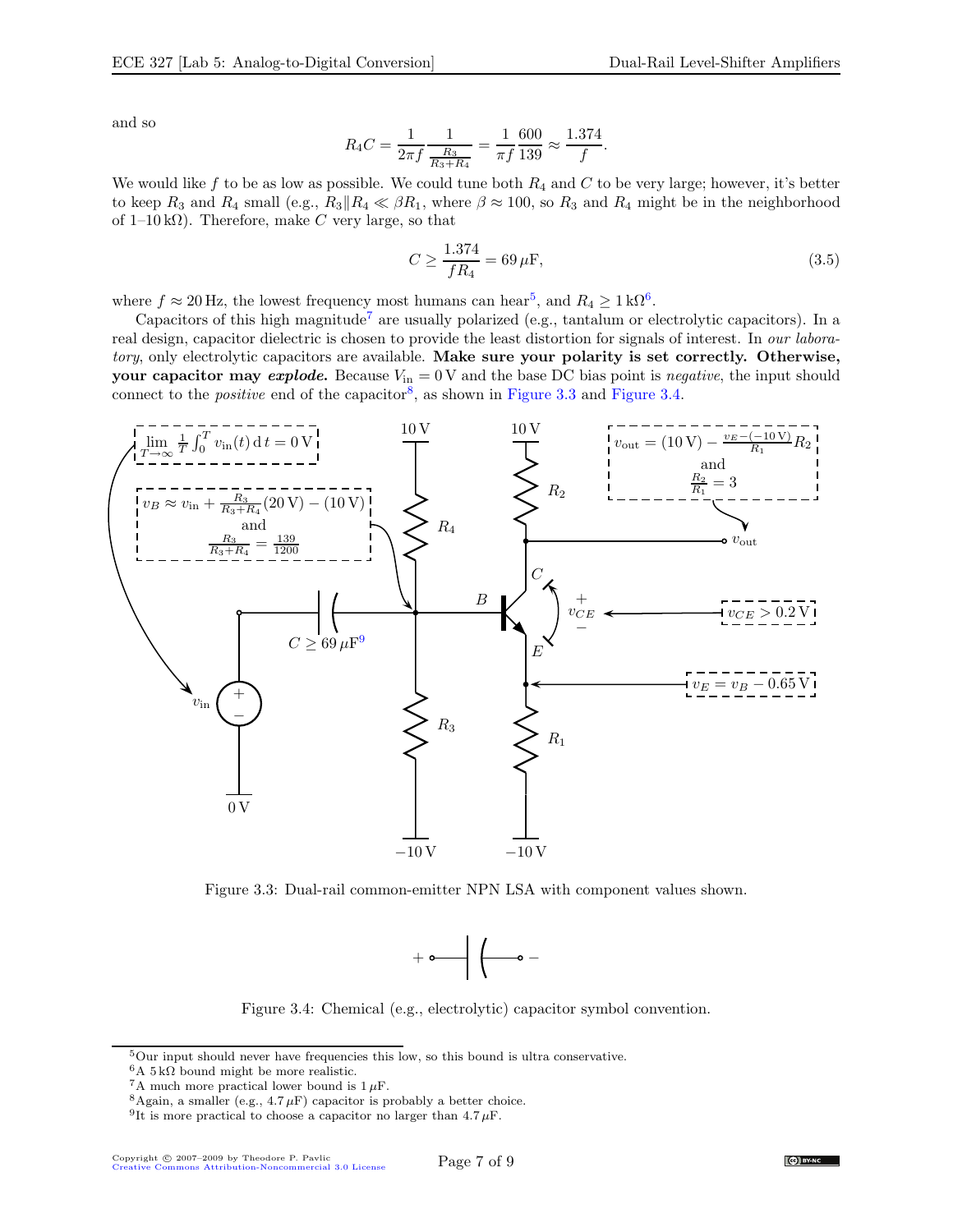## <span id="page-7-0"></span>Improving linearity and simplifying

The linearity of this LSA is already very good. However, if better linearity is needed, an operational amplifier can be used to adjust the base current dynamically to maintain the appropriate collector current at all times. Consider [Figure 3.5.](#page-7-1)



<span id="page-7-1"></span>Figure 3.5: Improving NPN transistor linearity with operational amplifier feedback.

#### Analysis of the new design:

- OA input: When the input is turned off (i.e.,  $v_{\text{in}} \equiv 0 \text{ V}$ ), the  $R_b$  divider places (5/3) V at the noninverting input of the OA.
- OA output: The OA adjusts the base current into the transistor so that the emitter also sees  $(5/3)$  V. Because the OA finds this base current via feedback, we do not need to consider the 0.65 V base-emitter diode drop in the design. In fact, the OA feedback reduces our design's sensitivity to base-emitter variations (e.g., temperature and manufacturing).
- Circuit output: The emitter current matches the collector current, and so there is a gain of 3. However, because the quiescent emitter potential is  $(5/3)$  V, the output is shifted up by 5 V, as desired.

This circuit performs very well, and its design is straightforward. The buffering effect (i.e., low output impedance and high input impedance) of the OA allows  $R<sub>g</sub>$  and  $R<sub>b</sub>$  to be chosen independently of each other, and so it's safe to choose a large  $R_b$  and a small  $R_q$ . For low-frequency half-power input frequency f, the coupling capacitor  $C$  is such that

$$
C = \frac{1}{2\pi f(R_b||12R_b)} = \frac{13}{24\pi fR_b}.
$$

Choosing a large  $R_b$  lets us pick a small coupling capacitor C. That is, because we now can pick a large  $R_b$ independent of the choice of  $R_g$ , we can use a small C without having to choose a very large  $R_g^{10}$  $R_g^{10}$  $R_g^{10}$ .

OA choice: The output of the operational amplifier only needs to swing as far and as fast as the input signal. Additionally, in this configuration its output does not need to source much current. Therefore, an [LM741](http://www.national.com/pf/LM/LM741.html) may be appropriate for this use. If additional speed is needed, use an [LF351.](http://www.national.com/pf/LF/LF351.html)

<span id="page-7-2"></span><sup>10</sup>Large output resistors can reduce circuit speed for some loads.